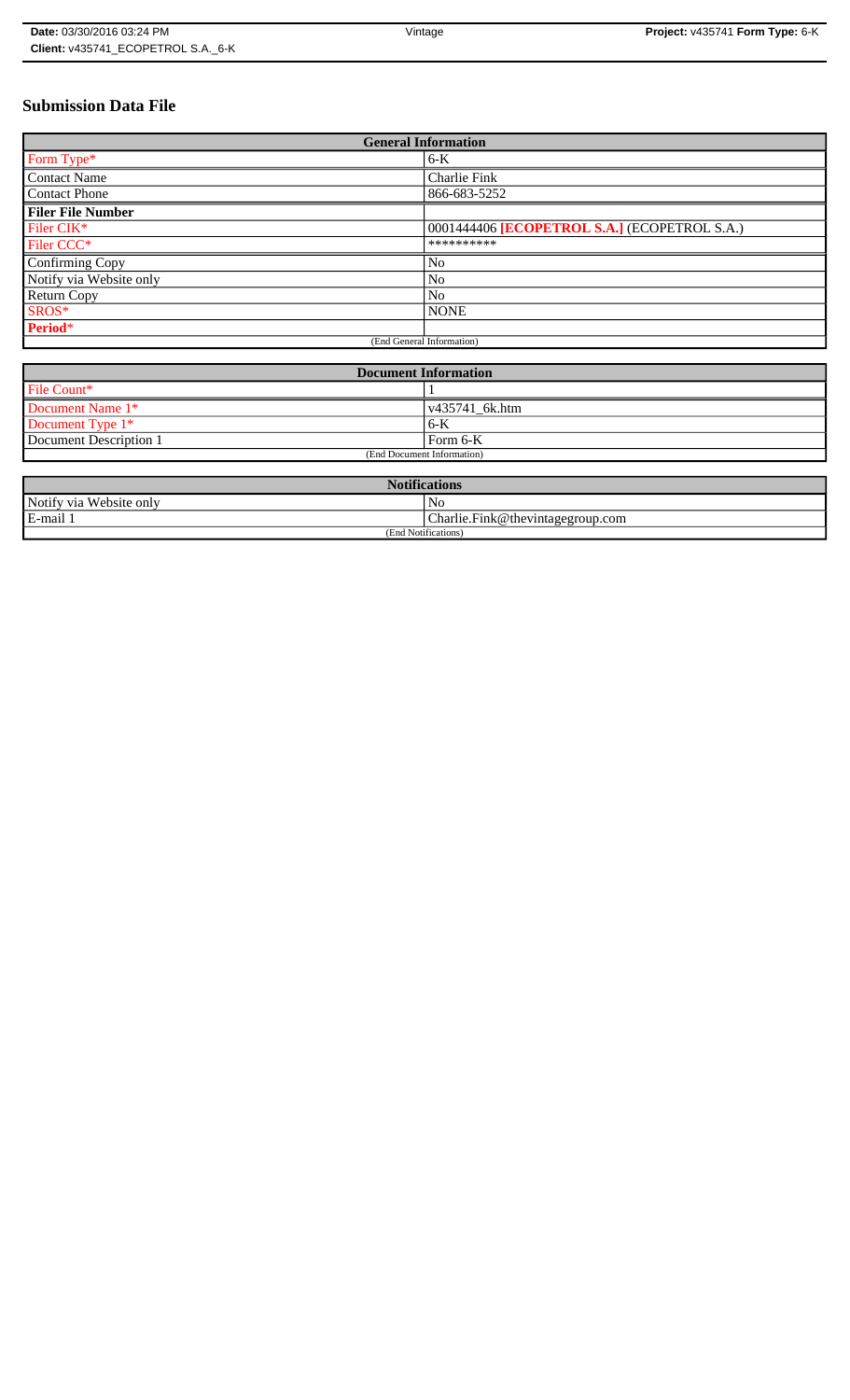### **UNITED STATES SECURITIES AND EXCHANGE COMMISSION Washington, D.C. 20549**

## **FORM 6-K**

### **REPORT OF FOREIGN PRIVATE ISSUER PURSUANT TO RULE 13a-16 OR 15d-16 UNDER THE SECURITIES EXCHANGE ACT OF 1934**

For the month of March, 2016 Commission File Number 001-34175

ECOPETROL S.A.

(Exact name of registrant as specified in its charter)

N.A.

(Translation of registrant's name into English)

COLOMBIA

(Jurisdiction of incorporation or organization)

Carrera 13 No. 36 – 24

BOGOTA D.C. – COLOMBIA (Address of principal executive offices)

Indicate by check mark whether the registrant files or will file annual reports under cover of Form 20-F or Form 40-F.

Form 20-F  $\boxtimes$  Form 40-F  $\Box$ 

Indicate by check mark if the registrant is submitting the Form 6-K in paper as permitted by Regulation S-T Rule 101(b)(1)

 $Yes \Box$  No  $\boxtimes$ 

Indicate by check mark if the registrant is submitting the Form 6-K in paper as permitted by Regulation S-T Rule 101(b)(7)

 $Yes \Box$  No  $\boxtimes$ 

Indicate by check mark whether the registrant by furnishing the information contained in this form is also thereby furnishing the information to the Commission pursuant to Rule 12g3-2(b) under the Securities Exchange Act of 1934.

 $Yes \Box$  No  $\boxtimes$ 

If "Yes" is marked, indicate below the file number assigned to the registrant in connection with Rule 12g3-2(b): 82-  $N/A$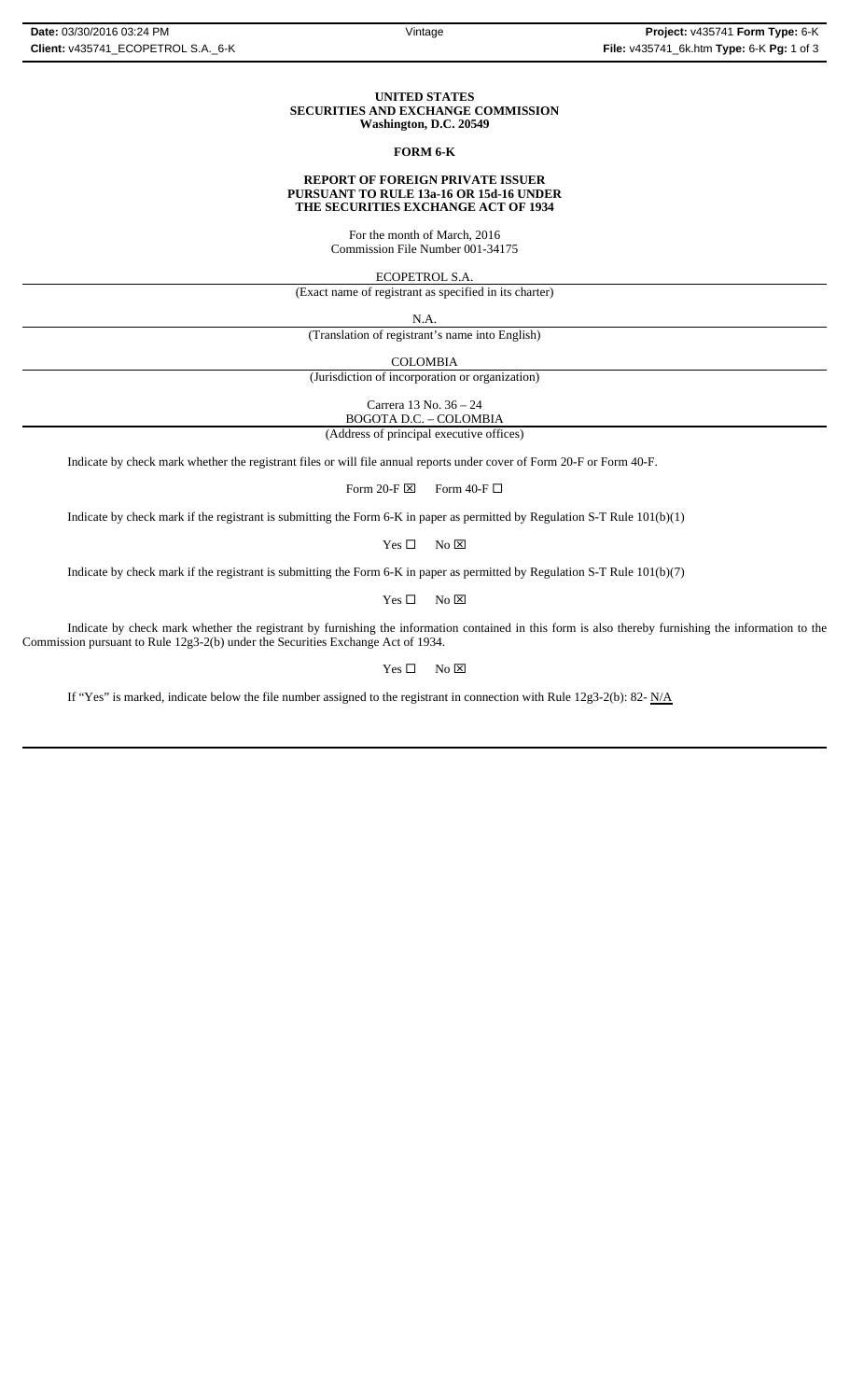## **Reficar S.A., a wholly-owned subsidiary of Ecopetrol, Files a Request for Arbitration against CB&I**

Ecopetrol S.A. (BVC: ECOPETROL; NYSE: EC) reports that on March 8, 2016, Refinería de Cartagena S.A. ("Reficar"), a wholly-owned subsidiary of Ecopetrol S.A., filed a Request for Arbitration with the International Chamber of Commerce (the"ICC") against Chicago Bridge & Iron Company N.V., CB&I (UK) Limited, and CBI Colombiana S.A. (collectively, "CB&I") with respect to the Engineering, Procurement, and Construction Contract (the "EPC Contract") entered into by and between Reficar and CB&I for the expansion of the Cartagena refinery in Cartagena, Colombia. Reficar is the Claimant in the ICC arbitration proceeding and seeks no less than \$2 billion from CB&I.

## **Bogota, March 30, 2016**

*Ecopetrol is the largest company in Colombia and is an integrated oil & gas company; it is among the top 50 oil companies in the world and among the four top ones in Latin America. Besides Colombia - where it generates over 60% of the national production - it has exploration and production activities in Brazil, Peru & the US (Gulf of Mexico). Ecopetrol owns the largest refinery in Colombia and most of the pipeline and multi-product pipeline network in the country, and is significantly increasing its participation in bio-fuels.*

*This release contains statements that may be considered forward looking statements within the meaning of Section 27A of the U.S. Securities Act of 1933 and Section 21E of the U.S. Securities Exchange Act of 1934. All forward-looking statements, whether made in this release or in future filings or press releases or orally, address matters that involve risks and uncertainties, including in respect of the Company's prospects for growth and its ongoing access to capital to fund the Company's business plan, among others. Consequently, changes in the following factors, among others, could cause actual results to differ materially from those included in the forward-looking statements: market prices of oil & gas, our exploration and production activities, market conditions, applicable regulations, the exchange rate, the Company's competitiveness and the performance of Colombia's economy and industry, to mention a few. We do not intend, and do not assume any obligation to update these forward-looking statements.*

#### **For further information, please contact:**

-----------------------------------------

**Head of Corporate Finance and Investor Relations** María Catalina Escobar Phone: (+571) 234 5190 E-mail: investors@ecopetrol.com.co

**Media Relations (Colombia)**  Jorge Mauricio Tellez Phone: + 571-234-4329 e-mail: mauricio.tellez@ecopetrol.com.co